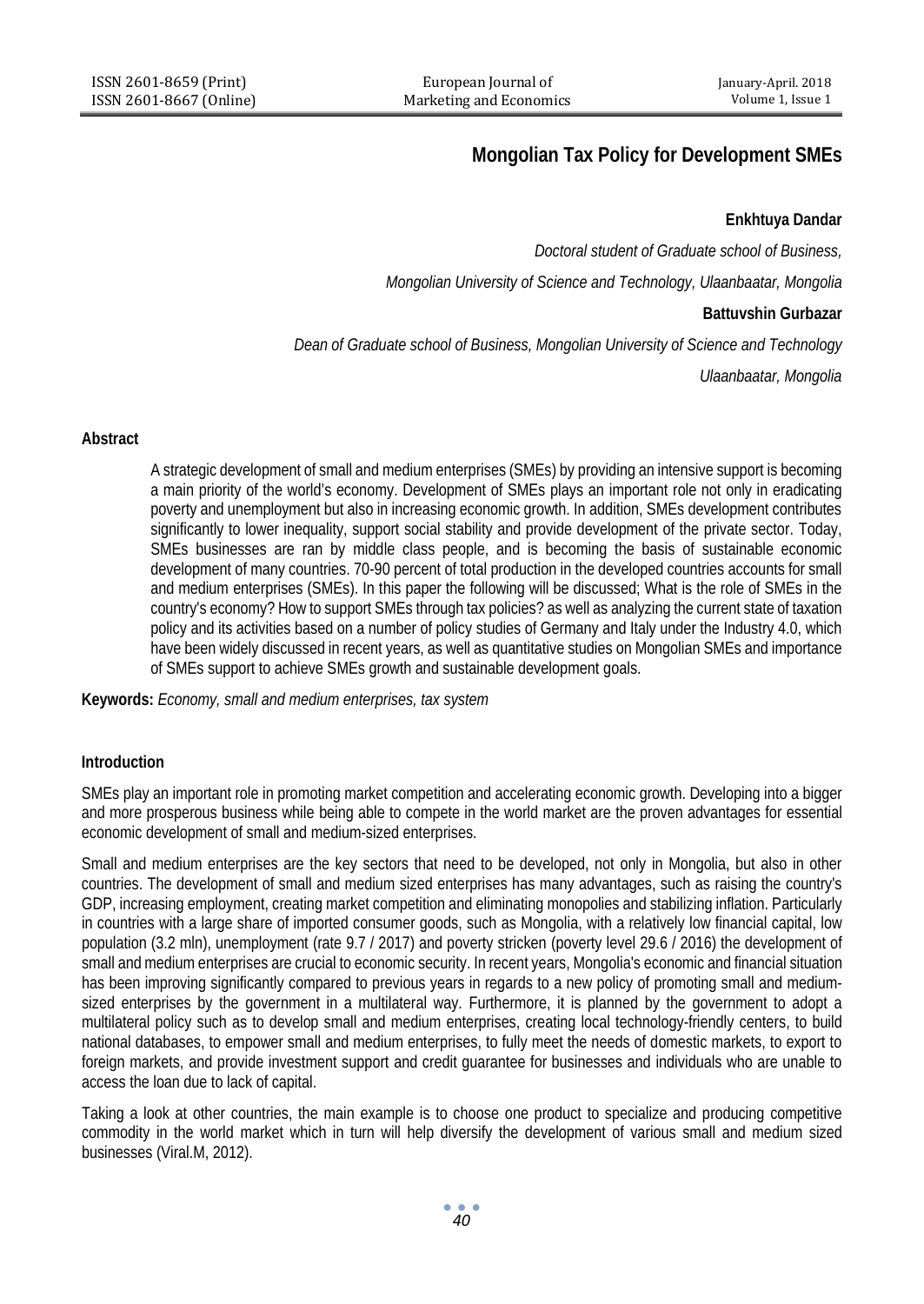| ISSN 2601-8659 (Print)  | European Journal of     | January-April. 2018 |
|-------------------------|-------------------------|---------------------|
| ISSN 2601-8667 (Online) | Marketing and Economics | Volume 1. Issue 1   |

The issue of spatial diversification and concentration of small and medium enterprises has been raised today. The purpose of this study is to examine the current state of tax policy, its current state of policy support for SMEs, and to identify ways in which the sector will be able to maximize the effectiveness of the sector.

The research was done on the basis of philosophy, economics, general theory of management, market, financial and tax theory, observations, abstractions, induction, deduction and comparison methods were used.

#### **The history and development of small and medium enterprises and their role in social economy**

A small business is generally a revenue-producing or income-generating business within the law to improve living standards. Small businesses may be based on any form of ownership depending on the specifics of the country; the number of employees, and the capital amount. The government develops a policy that legalized criteria of income generation and categorizes them accordingly enabling a small business to operate.

It's also a compact in terms of the size of industry and workforce but also capable to recover its cost in a short amount of time. It's a form of low-cost, highly productive industry with flexible technology and ability to compete in the market.

According to the OECD, a medium-sized industry is limited in employees, with an independent and maximum frequency of 250 employees. Small enterprises generally have less than 50 employees, while micro-enterprises have at most 10 employees (OECD, 2005).

Although OECD has described the small business as above mentioned, each country has defined different levels based on their economic development, market size, state participation in business, employment status, and budgeting (Table 1). For example:

## Table 1. Number of developed countries and

| Name of country | Micro    | Small   | Medium  |
|-----------------|----------|---------|---------|
| Europian union  | $1-9$    | 10-49   | 50-249  |
| United Kingdom  | $1-24$   | 25-99   | 200     |
| France          | $1-9$    | 10-50   | 51-200  |
| Germany         | $1-9$    | $10-49$ | 50-499  |
| Italy           | $1 - 19$ | 20-99   | 100-499 |
| Japan           | $1-10$   | 11-50   | 51-500  |
| <b>USA</b>      | $1 - 24$ | 25-99   | 100-499 |
| Mongolia        | $1-9$    | 10-50   | 51-199  |

SMEs and employees in Mongolia

*Source: http://fxclubmongolia.blog.gogo.mn*

The new definitions of the European Union have been applied since January 1, 2005, with a medium-sized enterprise (with 50-249 employees) not exceeding 50.0 million euros, small enterprises (10-49 employees) not exceeding 10.0 million euros and micro-enterprises (with less than 10 employees) not exceeding 2 million Euros (OECD, 2005).

Since the transition to a free-market economy in the 1990s, Mongolia started to change from a centrally-planned economic system to a social-economic relationship, with private sector enterprises emerging as a result of privatization of the industrial structure. Since then, small and medium enterprises in light industry manufacturing have emerged, such as retail and public services, food production, sewing and knitting shops.

The "Law on Small and Medium Enterprises" of Mongolia specified a medium enterprise and individuals as an entity with no more than 199 employees having USD 1.5 million<sup>1</sup> income from production and trading business; a small business entities and individuals are defined as those with no more than 49 employees with business income of USD 1.0 million<sup>1</sup>; a micro enterprise and individuals are defined as entities with no more than 9 employees and generating USD 0.250 million<sup>1</sup> income from production, trade and service. <sup>2</sup>

But the manufacture of tobacco and alcohol; paid quizzes, gambling games, lottery draws; banking, non-bank financial activities and insurance services; a business entity or an individual engaged in exploration and mining activities are excluded from the small and medium sized enterprises.<sup>3</sup>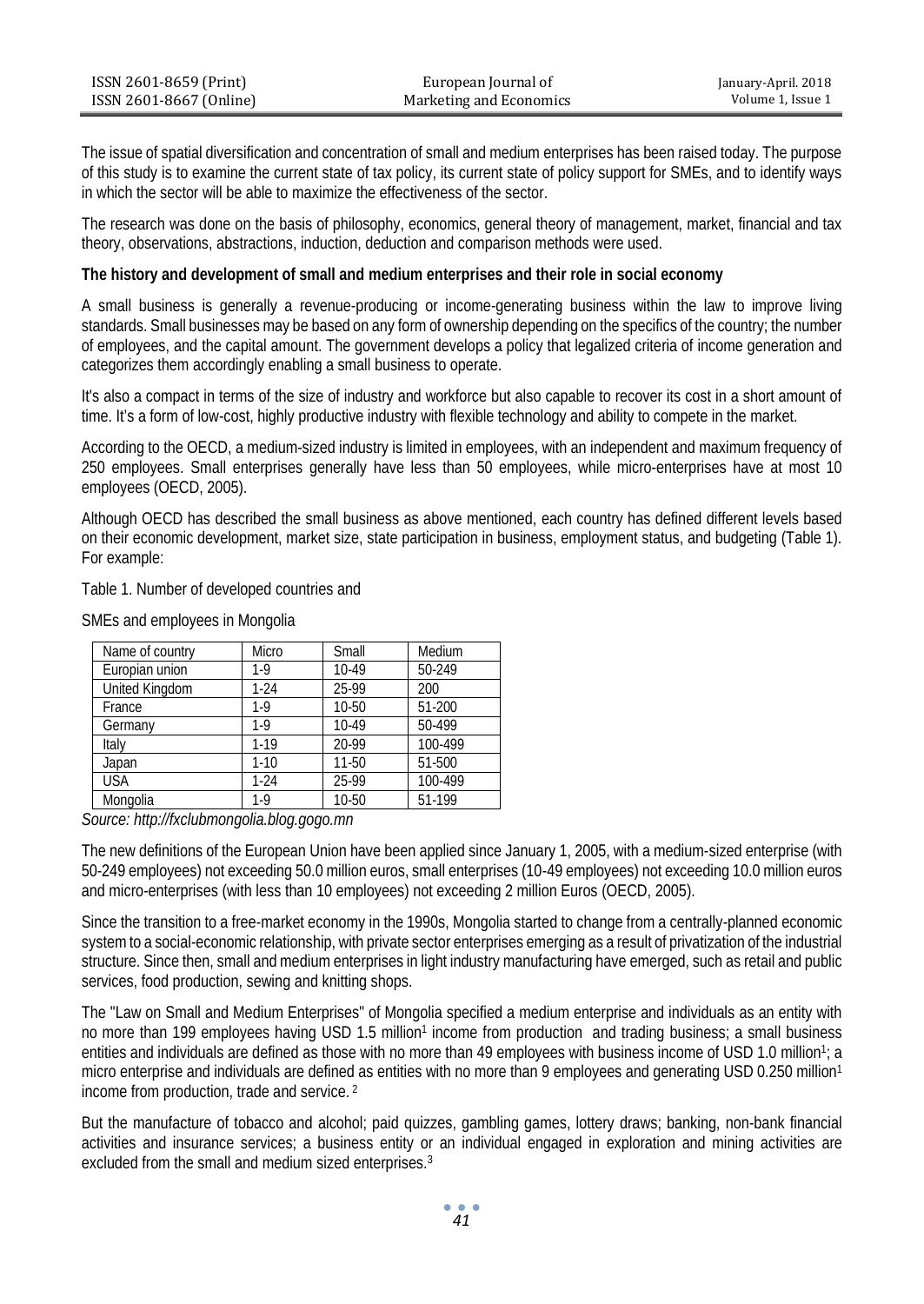| ISSN 2601-8659 (Print)  | European Journal of     | January-April. 2018 |
|-------------------------|-------------------------|---------------------|
| ISSN 2601-8667 (Online) | Marketing and Economics | Volume 1. Issue 1   |

The Government of Mongolia established SMEs policies and guidelines, developing "Law on Small and Medium Enterprises" in 2007 and establishing a Government Implementing Agency on "Small and Medium Enterprises" in 2008 and Small and Medium Enterprise Development Fund" in 2009. In addition, amendments to tax laws were made to exempt equipment's bought for small and medium-sized industries from customs and VAT, in 2015 "Law on Promotion of Industry", "Sustainable Development Concept-2030" and small and medium enterprise's projests were added. As a researcher, I determine the following phases of legal environment for small and medium enterprises have been established: 2007 was the first phase; the legal environment has been improving since 2012 and is still in the second phase of the sector development. Furthermore, in the future small and medium enterprises should be substantially developed.

As of 2017, 90270 small and medium-sized enterprises in Mongolia account for 69.0 per cent of total businesses, of which 92.8 per cent are micro entrepreprises.4

In regards of location, 66.5 percent are in Ulaanbaatar (capital city of Mongolia), and 33.5 percent are in rural areas.

In this sector, 800.0 thousand people are employed of which 88.6 percent are working in places with 1-9 employees, 9.6 percent with 10-50 employees, and 1.8 percent with 51-200 employees; making up 67.0 percent of the job market in total. All of these are accounted for 17.0 percent of total GDP and 40.0 percent of exports (Davaabayar.Ch 2018).

<sup>1</sup> converted to USD in 2007 at the rate of the Mongol Bank.

- <sup>2</sup> Law on Small and Medium Enterprises of Mongolia, 2007, Article 5
- <sup>3</sup> Law on Small and Medium Enterprises of Mongolia, 2007, Article 8
- <sup>4</sup> Statistic data on the General Tax Authority of Mongolia, 2018

Mongolian researchers have concluded that small and medium enterprises should be trained to produce pure ecological products that meet international standards, increasing the type and quantity of export products, and making a space for Mongolia in the world market will be the key to develop the country.

#### **Mongolian tax policy for SMEs**

Recently, the general tax policy of the country is aimed at balancing the societal and economic structure and balancing many factors related to taxes. The views and opinions of F.Ramsey, J.E.Stiglitz, M.Friedman, T.Atkinson, and T.Utkina in the development of modern tax sciences are central. (Altanzaya.G, 2003)

Since the establishment of a tax system of Mongolia the taxation of the state's financial resources, Mongolian scientists and researchers have been studying theories since the centrally planned economy and market social transition period began.

When we examine how our tax legislation is supporting SMEs; crop and livestock production and related support activities; food production; manufacture of textile and apparel; the production of construction materials, and 90% discount on the operating income tax for only 4 sectors are reflecting that not all SMEs are covered entirely. In addition, in the three years that from the starting point of the Innovation law provides for the release of revenues from newly created innovation products, jobs and services, manufacturing and selling of small and medium-sized industrial equipment and spare parts; the reality is since the date of registration of production, and registration of sales in the state registry, economic benefits are not met and there are currently no other tax policy that supports SMEs.

Surveys shows that small and medium entreprises increased by almost 2.5% between 2007 and 2017, but on the other hand, taxes in 2017 were 9.1% of PIT, 10.9% of VAT and 3.8% of CIT payments by small and medium entreprises, showcases the level of development of this sector.5

Taxes such as Personal Income Tax, Value-Added Tax, and Corporate Income Tax are relatively small compared to other countries, but the same tax rate for all taxpayers does not support the development of SMEs.

In 2009, 2014 and 2017, Laws on VAT and VAT exemption for equipment and spare parts imported for the purpose of increasing the workplace and supporting small and medium enterprises and producing export-oriented products were approved. In 2009-2016, a total of 2899 small and medium-sized enterprises imported over 7000 equipment and spare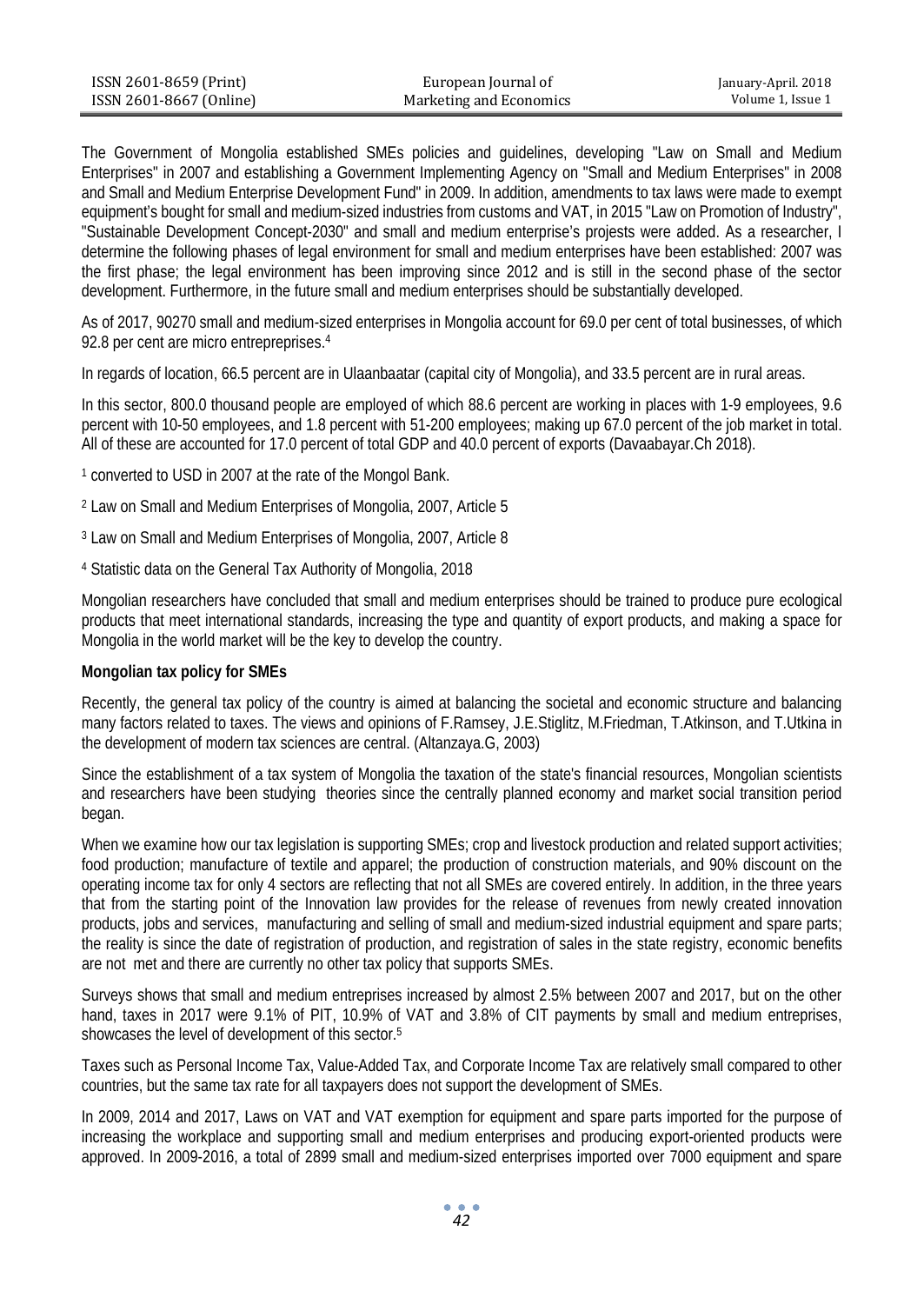| ISSN 2601-8659 (Print)  | European Journal of     | January-April. 2018 |
|-------------------------|-------------------------|---------------------|
| ISSN 2601-8667 (Online) | Marketing and Economics | Volume 1, Issue 1   |

parts of 3201 different kinds of which all were included in the exemptions of value-added tax exemptions of 18.8 million USD and 40.0 million USD respectively however it is still considered to be on an insufficient level.6

In view of this, Mongolia's small and medium-sized industry sector policies and its poor implementation of mechanisms, social and political uncertainty, the environment of macroeconomics, inadequate tax policies, stagnation of investment and bad production levels are adversely affecting sector development .

<sup>5</sup> Statistic data of the General Tax Authority of Mongolia, 2018

<sup>6</sup> Statistic data of the Mongolian Customs General Administration, 2017

Today's world's policy tendency to support a manufacture is to have a private sector be a predominant, liberalizing all sectors of the economy, improving market regulation, and rapidl expansion of small and medium enterprises.

A key factor in the development of small and medium enterprises in developed countries is the active support of the state and the government becomes a unique tool for the creation of enterprises in the market, establishing and controlling the legal environment, promoting market activity, activating, protecting and managing market activities.

To do this, it is aimed at developing and implementing government programs, providing financial incentives, consulting, innovation-technological incubators, and providing more support for the younger people and women to be more involved in this business.

For the Government of Mongolia, the Law on Small and Medium Enterprises will require annual sales revenues of US \$ 2.5 million7, Corporate Income Tax rates should be reduced to 1 percent regardless of sector, simplified tax returns per year, to allocate funds equal to at least 10 percent of total investment to the sector, and micro entreprises can get a direct loan from the SME Development Fund. While this is a good news, but by learning about the experiences of some foreign countries that have developed small and medium enterprises, need to incorporate comprehensive tax exemptions into the tax code.

As countries around the world consider the "Industry IV" as a policy priority, our country has been paying special attention to this issue and has adopted this year "Three pillars of development policy" to create a foundation for the "Industrial IV" by the year 2020.

## **Factors and effects of Germany and Italiy's "Industry IV"**

Despite talking about the "Industry IV" revolution in the world, let's look at the history of previous revolutions. These include:

In the XVIII century, the industrial progression began in England, as F.Encels called the "revolution of the industry" as its industrial revolution. The *1st Industral revolution*, which began in the late XVIII century into the early twentieth century, was introduced by the steam engine and into the production, and at that time the parodia (steam carts), paradox (steam-powered boats) were created, and strongly influenced the development of railways. As a result, rapid population change (urbanization), and many new occupations have led to dramatic changes in human society.

The *Second Industrial revolution*, which began in the early 20th century, is linked to the introduction of electrification and production into conveyors. As a result of this revolution, labor productivity has dramatically increased and the process of management has changed remarkably.

The *3rd Industrial revolution* is associated with electronic, industrial automation and information technology, and is basically started in the 70s-80s of the 20th century.

Today, however, the 3rd Industrial revolution is not yet complete, experts note that the signs of the *4th Industrial revolution* are manifesting increasingly.

<sup>7</sup> converted to USD in 2007 at the rate of the Mongol Bank.

Germany has initiated the new industrial revolution since January 2011, Professor K.Shab<sup>8</sup> says that these changes are not the continuation of 3rd Industrial revolution, but the beginning of the "Industry IV". The professor notes that the beginning of the 4th Industrial revolution is defined by the following three: First, *the speed of change*; Secondly, *their amplitude*; Third, *the consequences of these changes*. The "Industry IV" can be called digital or the era of the electronic revolution.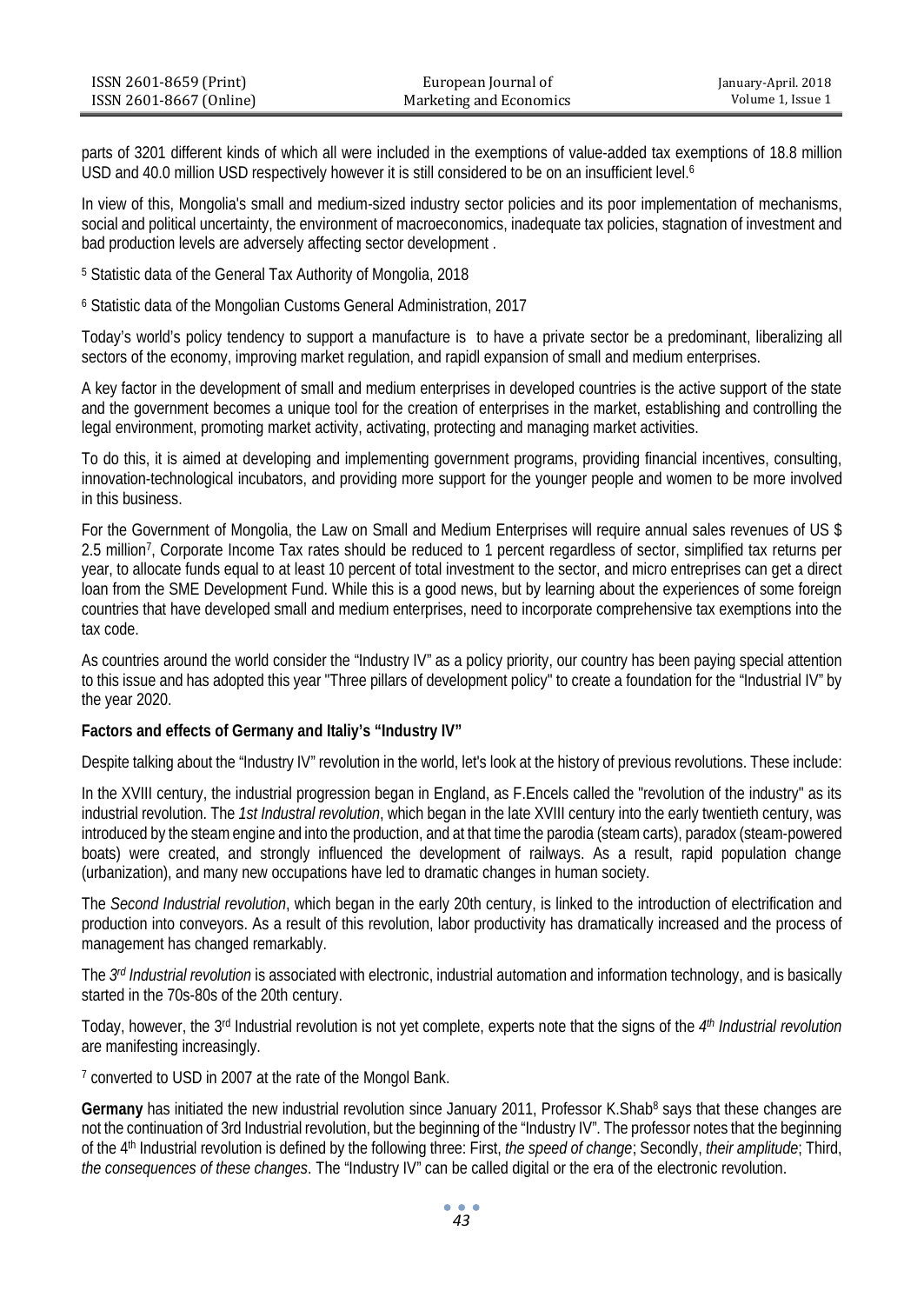| ISSN 2601-8659 (Print)  | European Journal of     | January-April. 2018 |
|-------------------------|-------------------------|---------------------|
| ISSN 2601-8667 (Online) | Marketing and Economics | Volume 1, Issue 1   |

Speed of change: These changes are not linear, but increase growth. Everything in the world with globalization and interdependence is rapidly developing.

Their amplitude: The revolutions cover all sectors of the biosphere, genetics, energy and transport sectors, not limiting to a single sector.

Consequences or systemic effects of these changes: This will cover all systems to fully transform countries, companies, industries and societies, along with the unprecedented changes affecting the economy, politics and society.

One of the characteristics of the "Industry IV" is the recognition of development change for the first time before the end of the revolution.

In addition, in Germany, the project is managed by the government at "top" which is said to be a slow process. currently three major participants represent the revolution. These include:

The Federal Government, the Ministry of Education and Research (BMBF) and the Ministry of Economics and Technology (BMWi) of Germany leading in this team.

The research team is led by the Fraunhofer-Gesellschaft Society.

Business and industry team, representatives of Germany VDMA and ZVEI trade unions.

Just like any process, it took over two years to work on developing a number of agreements, working groups, and developing plans and recommendations.

The foundation of the project is to identifying those who are interested, combining, communicating, and creating public opinion.

This revolution is technologically advanced, and the number of network devices is expected to surpass the world population by 2020, one source say 26 billion and another other source estimates that it will reach 50 billion.

The first economic outcome is that the technologycal industry has been growing by 20 percent annually and reached 4 billion euros in 2015 and is expected to reach 7.1 billion euros in 2018.

According to these technological advances the value added will be expected to reach 153.0 billion euros in 2015-2020 and € 425.0 billion in 2025.

The German Academy of Sciences is expecting industrialisation to increase by 30% in Germany and 20% in other countries. (Ranger Gleath and Bernhard Digner, 2018)

The economic impact of the "Industry IV" is dependent on the following factors:

8 Swiss scientist, Founder of the World Economic Forum, the initiator of "Industry IV"

Production Optimization: One product ("Losgröße 1" or 1 product flow) is combined with the advantages of mass production based on customer needs.

The new business model: The processes, components of the resource chain, even the products themselves create information, sharing information, i.e. the products and machines will become "smart" and use "Big data" analysis, artificial intelligence will play an important role.

Business modules based on digital platforms: Increase the number of users (for example, Amazon) to offer a large number of platforms to the market, which will be in the near future.

**Italy** has developed "Impresa 4.0" National plan for the new industrial revolution and the following amendments to the 2017 Budget Law have been implemented by January 1, 2017. These include:

Hyper and super depreciation: Supporting and offering incentives to companies that invest in new capital goods, tangible assets and intangible assets (software and IT systems) for the technological and digital transformation of their production processes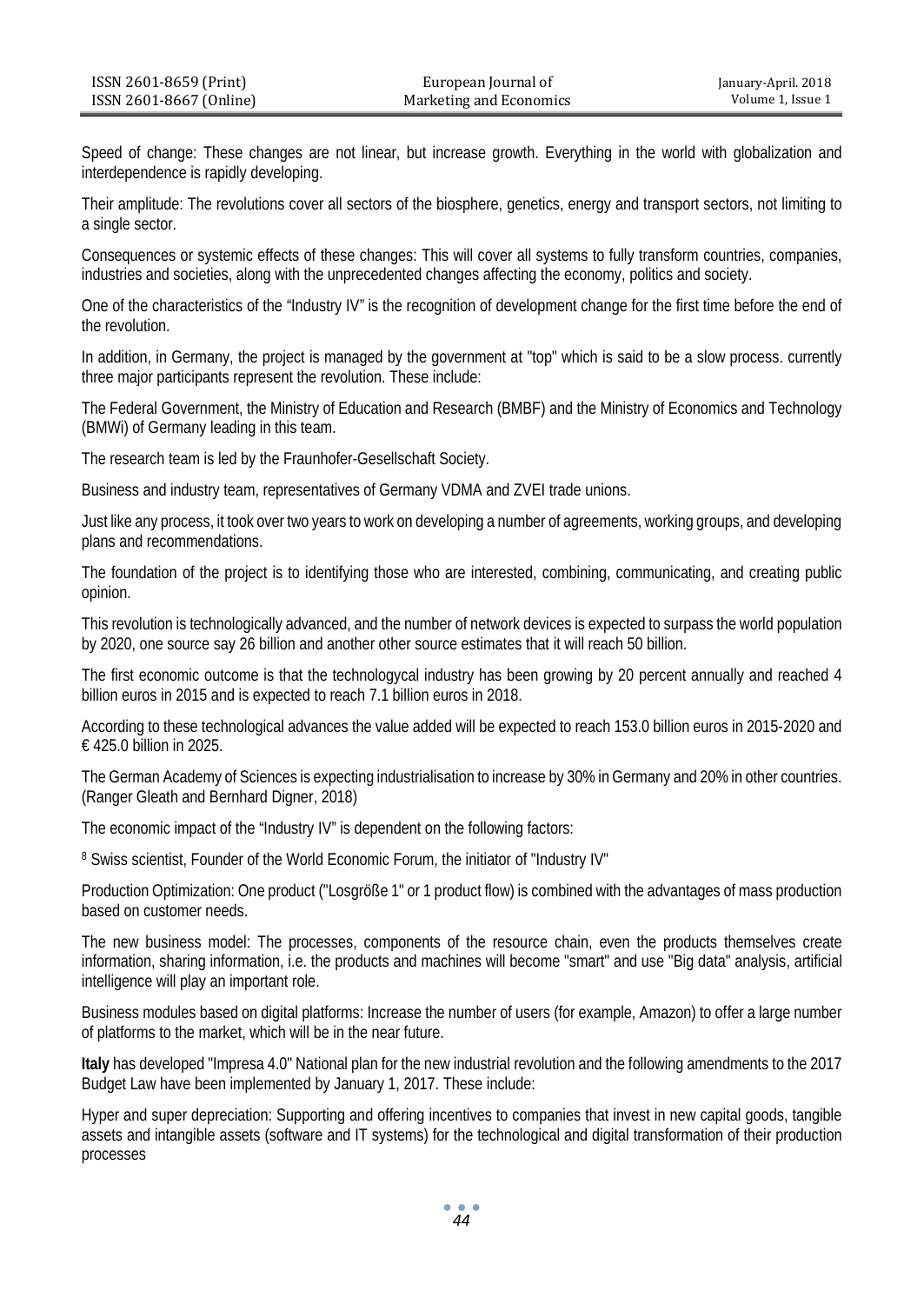| ISSN 2601-8659 (Print)  | European Journal of     | January-April. 2018 |
|-------------------------|-------------------------|---------------------|
| ISSN 2601-8667 (Online) | Marketing and Economics | Volume 1, Issue 1   |

Nuova Sabatini: Supporting businesses requesting bank loans to invest in new capital goods, machinery, plant, factory equipment for use in production and digital technologies (hardware and software)

Tax credit for R&D: Encouraging private investment in Research and Development for product and process innovation to ensure the competitiveness of enterprises in the future

Patent box: Making Italian market more attractive to long-term domestic and international investors by offering a special rate of taxation for imcomes deriving from the use intellectual property

Innovative startups and SMEs: Supporting innovative enterprices at all stages of thier life cycle, sustaining the development of Italy's startup ecosystem

Guarantee fund for SMEs: Supporting businesses and professionals who have difficulty accessing bank loans because they do not have sufficient guarantees

ACE – Allowance for corporate equity: Offerring an incentive for strengthening the equity structure of Italian enterprices through financing with own capital, in ordeg to achieve a better balance between source and uses of expenditures and risk capital and debt, that will make them more competitive

IRES Corporate income tax, enterprise income tax (IRI) and cash accounting: Reducting fiscal pressure for companies that invest in the future by keeping profits in the company –

Productivity wages: Foster industrial policy targets, with particular regard to the National Plan Impresa 4.0 and increase the competitiveness and productivity of the national economy

Although these are defined in a general sense, these measures are regulated by tax policy. (Ministry of Eonomic Development, 2016)

The results of the new industrial revolution in 2017 show:

Macroeconomic trends: GDP +4.3%, Industrial production +8.0%, emplyoment +953,000;

Finance for growth: 302.700 limited companies used tax credit in 2015, totaling 18.9bn euro (claimble ACE); 728 registreted innovative SMEs; 435 agreements, of whcih 431 in 2017, tax incentive applied on 320.0 bn euro, for 620 firms; in 2017, the refinincing of the Guarantee Fund for 1 bn euro allowed to issue guarantees towards SMEs for 17.5 bn euro;<sup>9</sup>

The experiences and developments in these developed countries have attracted the current attention of many countries.

#### **Discustion and conclution**

It is a good idea to provide a large number of discounts and exemptions to support small and medium enterprises with tax policies, however it is also important for policy makers and researchers to discuss a way to find the source of revenue that is adequate.

In addition to supporting tax policy in small and medium-sized enterprises, the development of a comprehensive legal framework for small and medium enterprises and a comprehensive government policy aimed at creating favorable financial, loan and investment conditions will be a step towards greater results.

At the World Economic Forum in Davos 2016, Marc Benioff director of "Salesforce" said that "...there should be a minister in charge of the future matters" (Adiyasuren.B, 2016) taking into account the structural changes of the state will also contribute to the development of the sector.

The Mongolian National Development Agency aims to create a diversified, centralized production development through the creation of a logistical principle based on the Big Data data creating spatial planning based on logistics principles of Mongolia's small and medium enterprises, with the financial support of German GIZ. The Government has developed a "Three pillars of development policy" for the purpose of promoting the development of small and medium enterprises in the agricultural sector. According to statistics of 2017, 65 million heads of livestock are counted and over 20 heads of livestock per person. In particular, tax policy support for employees in agriculture is particularly challenging.